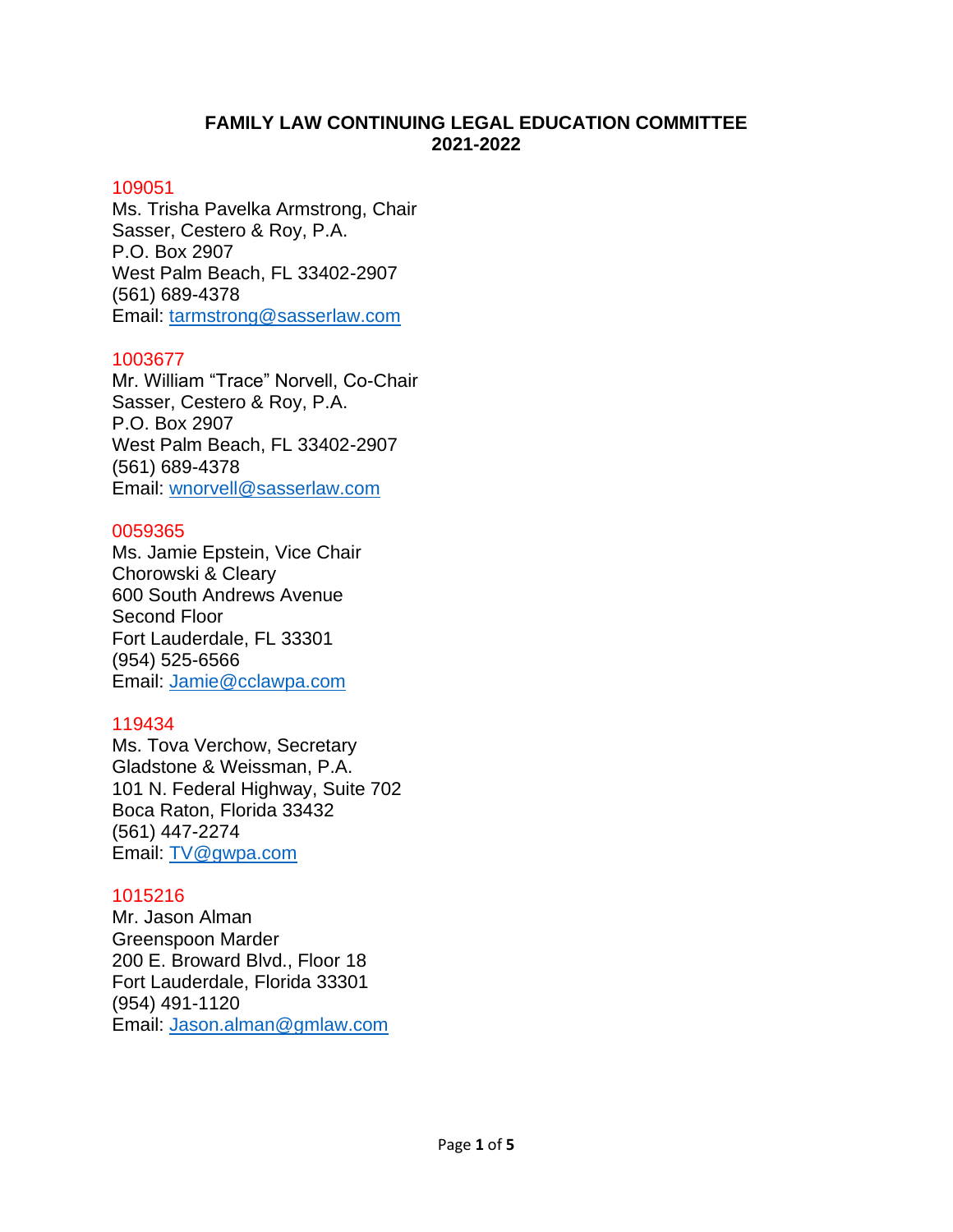Ms. Krystine Cardona Krystine Cardona, P.A. 9990 SW 77<sup>th</sup> Ave. Suite 210 Miami, FL 33156-2660 (305) 549-8111 Email: [Krystine.Cardona@kcpafamilylaw.com](mailto:Krystine.Cardona@kcpafamilylaw.com)

### 103883

Ms. Livia Chaykin Chaykin Law Group, P.A. 12161 Ken Adams Way Suite 110-AA Wellington, FL 33414 (561) 515-5655 Email: [Livia@ChaykinLaw.com](mailto:Livia@ChaykinLaw.com)

### 643734

Mr. Reuben Alexander Doupé Coleman, Hazzard, Taylor, Klaus, Doupé 4099 Tamiami Trail North Suite 201 Naples, FL 34103-8739 (239) [298-5200](tel:239-298-5200) Email: [RDoupe@chtlegal.com](mailto:RDoupe@chtlegal.com)

# 105103

Mr. Cash Alexander Eaton Sasser, Cestero & Sasser, P.A. PO Box 2907 West Palm Beach, FL 33402-2907 (561) [689-4378](tel:561-689-4378) Email[:ceaton@sasserlaw.com](mailto:ceaton@sasserlaw.com)

### 983055

Ms. Barbara Goiran Robert D. Sumner Judicial Building 38053 Live Oak Ave. Room 124 Dade City, FL 33523-3819 (352) 518-4058 Email: [bgoiran@jud6.org](mailto:bgoiran@jud6.org)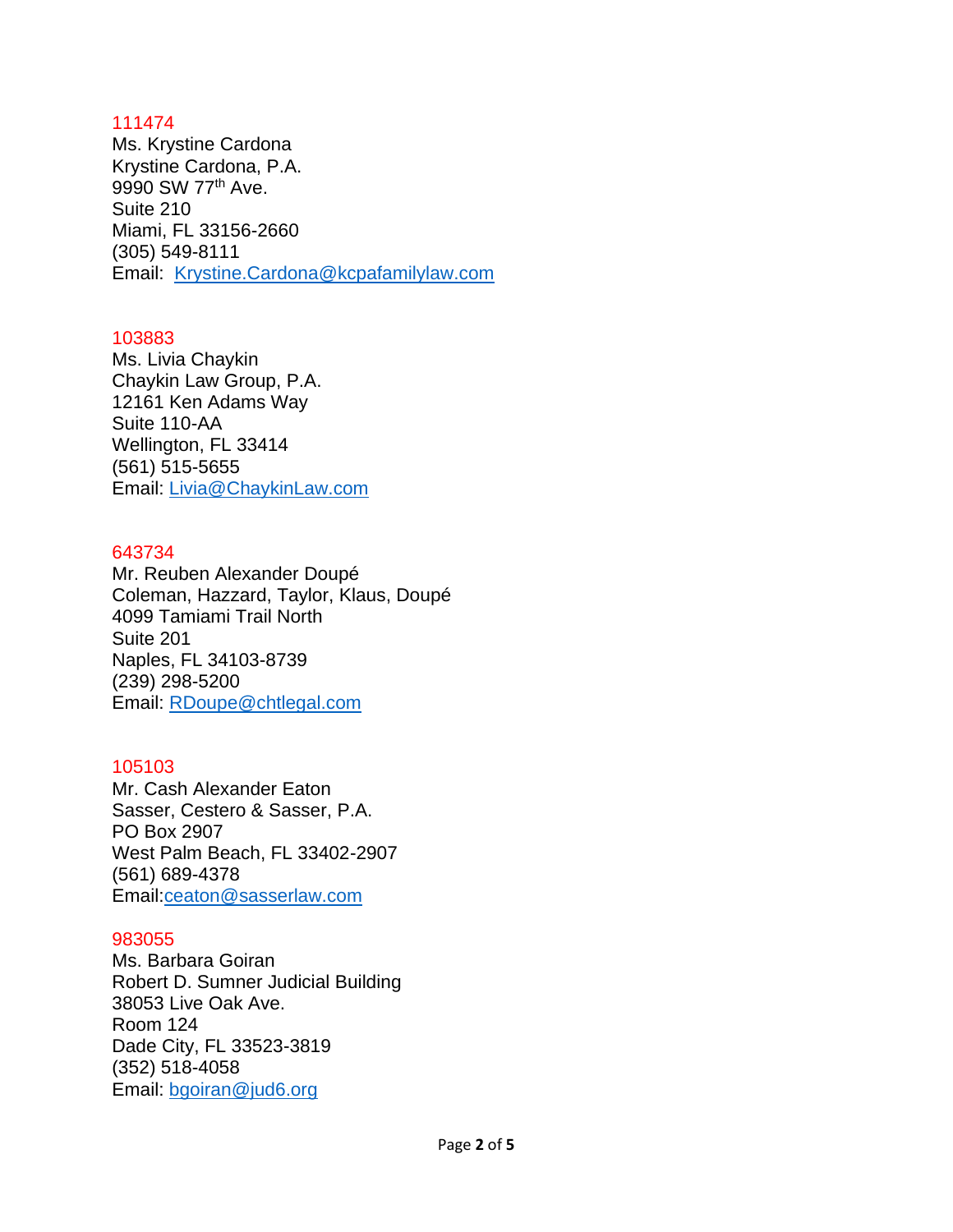Ms. Maria Gonzalez Maria C. Gonzalez, P.A. 3350 S.W. 148 Avenue Suite 110 Miramar, FL 33027 [\(954\)](tel:954-809-3300) 874-1653 Email: [maria@gonzalezlawpa.com](mailto:maria@gonzalezlawpa.com)

### 671169

Ms. Melissa Kay Hancock Melissa K. Hancock, P.A. P.O. Box 771138 Ocala, FL 34477-1138 (352) 509-7004 Email: [melissa@ocalafamilylegal.com](mailto:melissa@ocalafamilylegal.com)

### 970743

Mr. Ronald H. Kauffman Ronald H. Kauffman, P.A. 2 S. Biscayne Blvd. Suite 3400 Miami, FL 33131 (305) 374-0937 Email: [ron@rhkauffman.com](mailto:ron@rhkauffman.com)

### 441546

Ms. Diane Kirigin North County Courthouse 3188 PGA Blvd. Palm Beach Gardens, FL 33410-2802 (561) 624-6668 Email: [dkirigin@pbcgov.com](mailto:dkirigin@pbcgov.com)

#### 0244340

Ms. K. Beth Luna P.O. Box 380047 Jacksonville, FL 32205-0547 (904) 387-3334 Email: [blunajd@gmail.com](mailto:blunajd@gmail.com)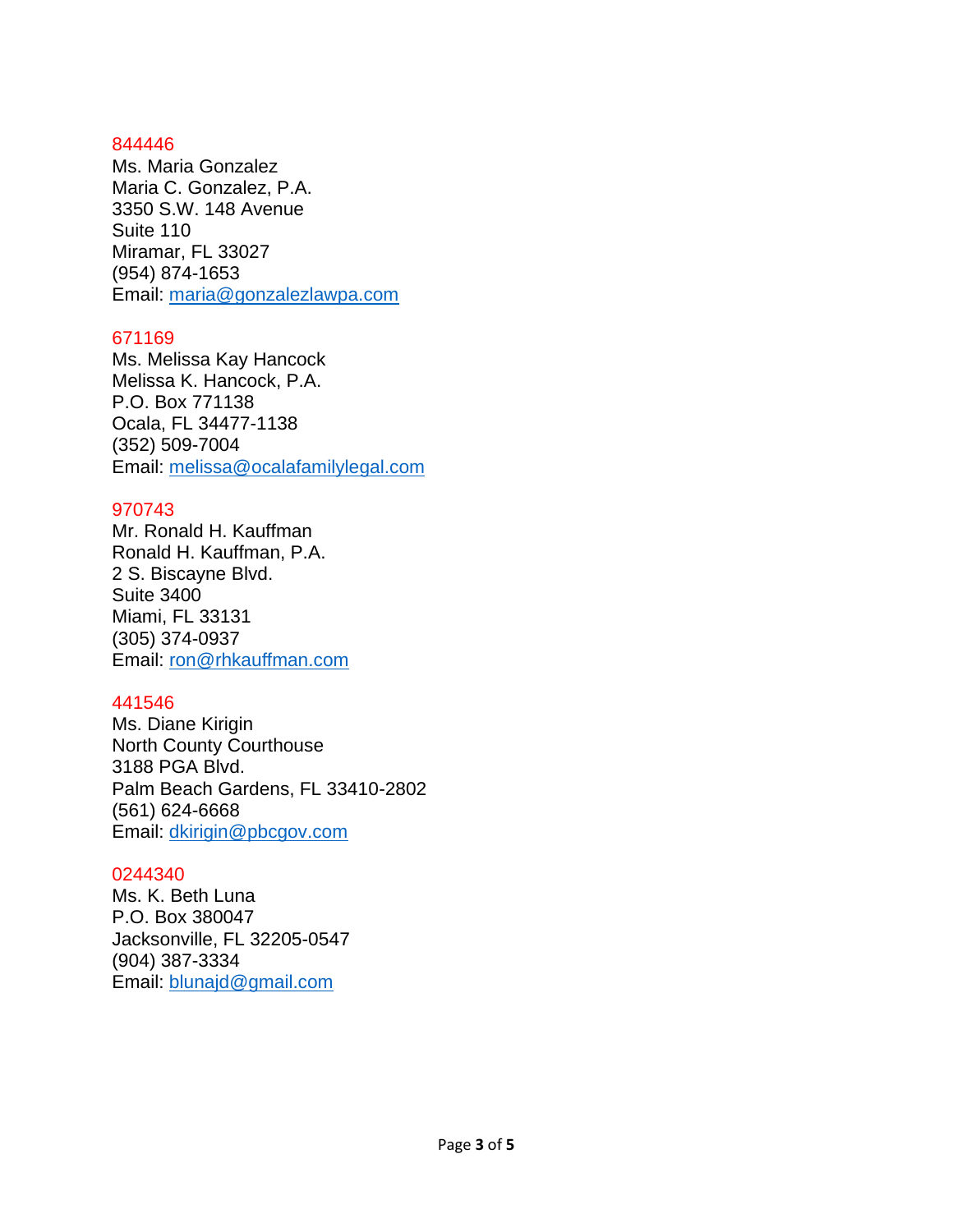Ms. Krista Mahalak Peterson & Myers, PA PO Box 7608 Winter Haven, FL 33883 (863) 293-4104 Email: [kmahalak@petersonmyers.com](mailto:kmahalak@petersonmyers.com)

## 96680

Ms. Jennifer T. Miller-Morse Miller Morse Law PLLC 710 N.E. 3rd Avenue Delray Beach, FL 33444-3823 (561) 277-0800 Email: [millermorselaw@gmail.com](mailto:millermorselaw@gmail.com)

# 0105395

Ms. Chelsea Ann Miller Rossway, Swan, Tierney, Barry & Oliver, PL 2101 Indian River Blvd. Suite 200 Vero Beach, FL 32960-7701 (772) 231-4440 Email: [cmiller@rosswayswan.com](mailto:cmiller@rosswayswan.com)

# 26849

Ms. Andrea Reid The Reid Law Group 2101 NW Corporate Blvd Ste 410 Boca Raton, FL 33431-7319 (561) [948-5685](tel:561-948-5685) Email: [areid@reidlawgroup.com](mailto:areid@reidlawgroup.com)

# 557528

Mr. Philip Julius Schipani Schipani & Norman, P.A. 1605 Main Street, Ste 608 Sarasota, FL 34236-5865 (941) 366-8333 Email: [phil@manasotalawyer.com](mailto:phil@manasotalawyer.com)